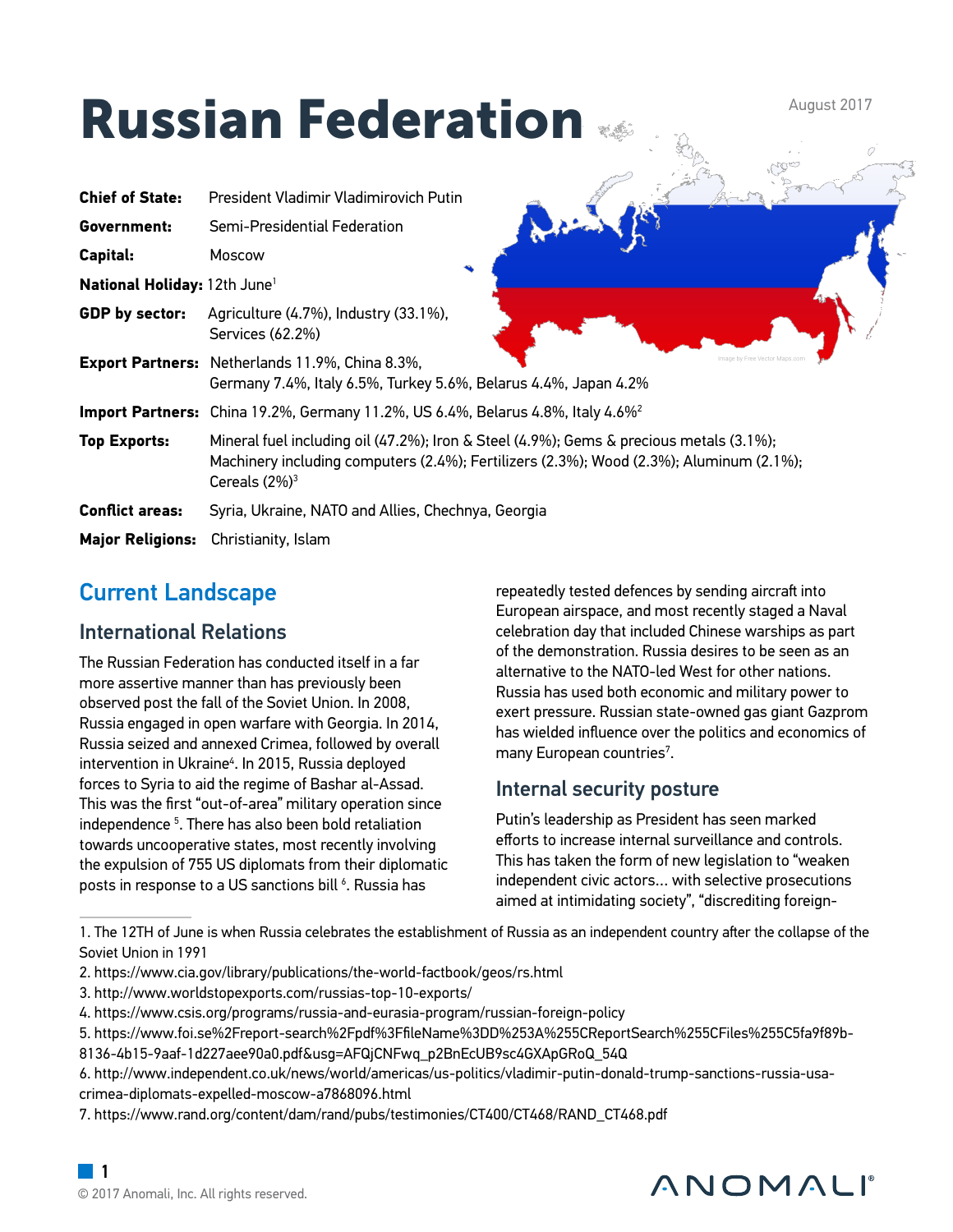funded groups" and efforts to "fund and promote apolitical and pro-government organisations" <sup>8</sup>. Freedom House has given the country an aggregate "freedom score" of 22 out of 100  $^{\circ}$ . Unpunished violence against journalists has contributed to violations against media freedom. The "Yarovaya Law" has included new powers that provide the state authorities with the ability to repress religious groups for the purpose of fighting extremism <sup>10</sup>. Legal repercussions for expressing opinions online have also increased. As an example, in 2016 Alexsei Kungurov was sentenced to two years in a penal colony for criticizing Russia's actions in Syria<sup>11</sup>.

#### Economy

Despite a weak external environment, the Russian economy was predicted to grow at a rate of  $1.3\%$  in 2017<sup>12</sup>. During 2016, low oil prices and sanctions over Ukraine negatively impacted the Russian economy before finally taking a turn towards recovery at the end of the year. Russia is one of the world's leading energy exporters, making the fall in commodity price and high inflation particularly tough on ordinary households<sup>13</sup>. The Financial Times reported that Russia's climb out of recession has brought the forecast for gross domestic product growth up to 1.5%. Putin has outlined an interest in building a "digital economy" in areas such as "big data, artificial intelligence and virtual reality."14 A recent visit from the German Chancellor Angela Merkel to Russia highlighted the importance of cooperation between the two countries in economic terms. Germany features as a major import and export partner for Russia. Despite the topic of sanctions not being brought up, Russia is currently having to contend with threats from the US around fresh sanctions. Although recovering, new sanctions could

**GRU**



**FSB**



further thwart the only recently recovering Russian economy.

### National Cyber-Strategy

According to the Centre for naval Analysis (CNA), Russian military theorists use the term "informatsionnaya voyna," or information warfare, over the popular use of "cyber" or "cyberwarfare". The national doctrine uses a broader understanding of information warfare, which sits along other more traditional weapons such as "disinformation operations, PsyOps, electronic warfare and political subversion"15. The Swedish Defence Agency reported in 2010 that "several organisations are responsible for handling information warfare capabilities" whilst the FSB and the GRU are

> most likely to be operating Russian offensive and defensive capabilities<sup>16</sup>. The FSB is believed to maintain and operate SORM, the states internal cyber surveillance system<sup>17</sup>.

Russia's most recent "National Security Strategy" does not use the term "cyber" at all. Instead, it uses phrases such as "information sphere," "Information security" and "information infrastructure". There are a number of entries pertaining to the recognition of information and communication technologies as a source of national security risk, as well as inferences as to the strengthening of controls. The 2015 "Military Doctrine of the Russian Federation" highlighted the need "to enhance capacity and means of information warfare" and recognised that there are "subversive information activities against the population, especially young citizens of the State, aimed at undermining historical, spiritual and patriotic traditions related to the defense of the Motherland"18.

8. http://carnegieendowment.org/2017/05/18/delegitimization-and-division-in-russia-pub-69958

- 9. https://freedomhouse.org/report/freedom-world/2017/russia
- 10. https://freedomhouse.org/report/freedom-world/2017/russia
- 11. https://pen.org/press-release/russian-blogger-sentenced-to-two-years-in-prison/
- 12. http://www.worldbank.org/en/country/russia/overview#3
- 13. https://www.weforum.org/agenda/2016/12/things-to-know-about-russia-s-economy/
- 14. https://www.ft.com/content/206d3a7a-47b0-11e7-8519-9f94ee97d996
- 15. www.dtic.mil/get-tr-doc/pdf?AD=AD1019062
- 16. http://www.highseclabs.com/data/foir2970.pdf
- 17. www.dtic.mil/get-tr-doc/pdf?AD=AD1019062
- 18. https://rusemb.org.uk/press/2029

# ANOMALI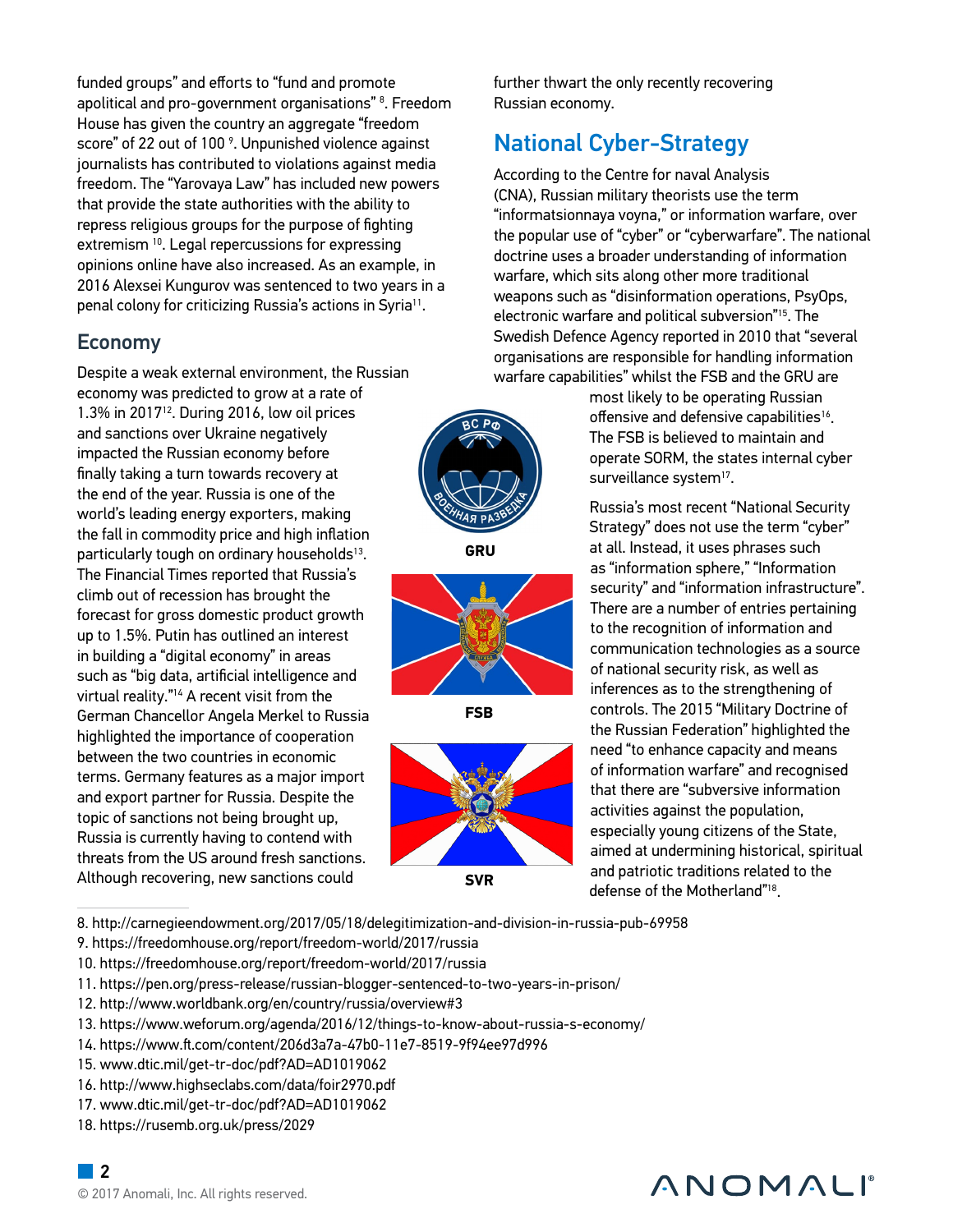# The Main Intelligence Directorate (GRU)

| Head:                        | Korobov Igor Valentinovich                                                                                                                                                                                                                                                          |
|------------------------------|-------------------------------------------------------------------------------------------------------------------------------------------------------------------------------------------------------------------------------------------------------------------------------------|
| <b>Minister Responsible:</b> | Sergey Shoygu, Defense Minister                                                                                                                                                                                                                                                     |
| <b>Parent Agency:</b>        | Ministry of Defence                                                                                                                                                                                                                                                                 |
| Headquarters:                | 119160, Moscow (Ministry of Defence), Khodynka Airfield (GRU) "Aquarium"                                                                                                                                                                                                            |
| <b>Type of Service:</b>      | Central intelligence agency of the Armed Forces                                                                                                                                                                                                                                     |
| <b>Areas of Concern:</b>     | Military; Military-political; Military-technical; Military-economic and Environmental spheres. <sup>19</sup>                                                                                                                                                                        |
| <b>APT Groups:</b>           | APT28, also known as "Sofacy", "STRONTIUM", "Pawn Storm", "Tsar Team" and "Fancy Bear".<br>(Although attribution for APT28 has been disputed between GRU and FSB, APT28 has largely<br>been reported as originating from Russia's military intelligence unit - GRU) <sup>20</sup> . |
| <b>Other Groups:</b>         | Yemen Cyber Army, Cyber Berkut, Cyber Caliphate (Groups that have been purported to be a<br>front for the Russian GRU) <sup>21,22</sup> .                                                                                                                                           |

# The Federal Security Service (FSB)

| Director:                | Alexander Vasilievich Bortnikov                                                                                                                                                                                                                                                                                                            |
|--------------------------|--------------------------------------------------------------------------------------------------------------------------------------------------------------------------------------------------------------------------------------------------------------------------------------------------------------------------------------------|
| Headquarters:            | Lubyanka Square, Moscow, Russia                                                                                                                                                                                                                                                                                                            |
| <b>Type of Service:</b>  | Russian internal security and counterintelligence service                                                                                                                                                                                                                                                                                  |
| <b>Areas of Concern:</b> | Counterterrorism; Border Security; Maritime Security, Economic and Resource Security;<br><b>Information Security</b>                                                                                                                                                                                                                       |
| Subdivisions:            | PR; Department of material and Technical Support; Military Counterintelligence; Medical<br>Directorate; Antiterrorist Center; Investigations; Centre for Specialist Techniques;<br>International Cooperation; Radio Intelligence; Operational and Technical Measures; FSB<br>Security; Open information Department; Academy. <sup>23</sup> |
| <b>APT Groups:</b>       | APT29, also known as "Cozy Bear" has been previously attributed to the federal security<br>services (FSB) <sup>24,25</sup> .                                                                                                                                                                                                               |

# The Service of Foreign Intelligence (SVR)

| Director:               | Naryshkin Sergey Evgenievich                                                                                                                                                                                                                                                                  |
|-------------------------|-----------------------------------------------------------------------------------------------------------------------------------------------------------------------------------------------------------------------------------------------------------------------------------------------|
| Headquarters:           | Yasenevo, Moscow, Russia                                                                                                                                                                                                                                                                      |
| <b>Type of Service:</b> | The Foreign Intelligence Service of the Russian Federation                                                                                                                                                                                                                                    |
| Units:<br>Subdivisions: | Operational; Analytical and Functional                                                                                                                                                                                                                                                        |
|                         | Director's Staff; Department of protocol; Academy; PR and Media; Operational; Office of<br>Analysis and Information; External Counterintelligence; Informatics; Scientific and Techno-<br>logical revolution, Management of Operators, Economic Intelligence, Support services. <sup>26</sup> |

- 25. https://cyberx-labs.com/en/blog/dhsfbi-report-says-russian-cyber-units-attacked-critical-infrastructure-blackenergy/
- 26. http://svr.gov.ru/index.htm

# ANOMALI®

<sup>19.</sup> http://structure.mil.ru/structure/ministry\_of\_defence/details.htm?id=9711@egOrganization

<sup>20.</sup> https://www.crowdstrike.com/wp-content/brochures/FancyBearTracksUkrainianArtillery.pdf

<sup>21.</sup> https://www.intelligence.senate.gov/sites/default/files/documents/os-trid-033017.pdf

<sup>22.</sup> http://observer.com/2016/06/false-flags-the-kremlins-hidden-cyber-hand/

<sup>23.</sup> www.fsb.ru/

<sup>24.</sup> http://www.ecfr.eu/page/-/ECFR208\_-\_CRIMINTERM\_-\_HOW\_RUSSIAN\_ORGANISED\_CRIME\_OPERATES\_IN\_EUROPE02.pdf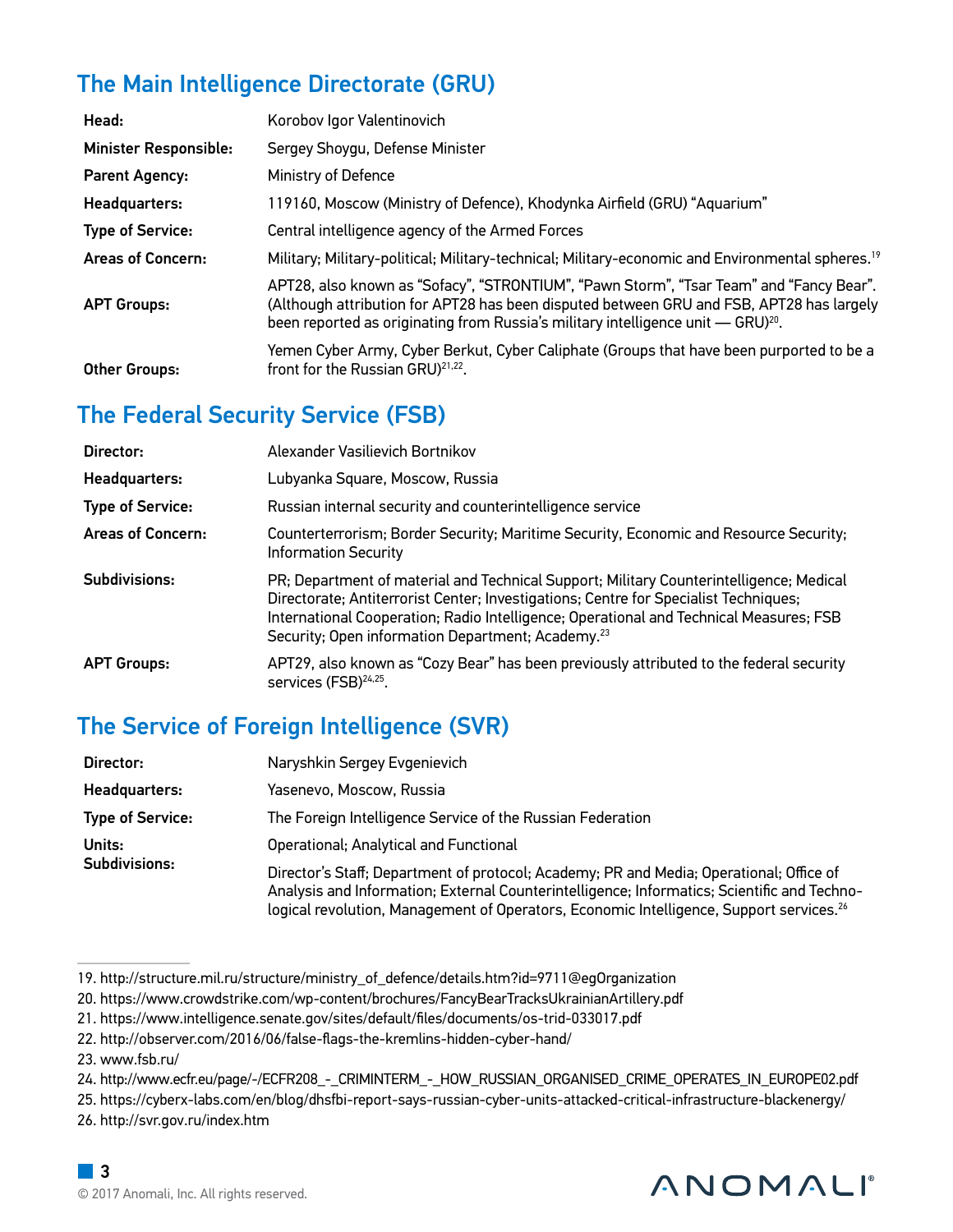### Russian-Based Organised Crime

Organised crime thrives in the right ecosystem. There is a growing body of evidence that Russian-based organised crime (RBOC) has links to the SVR, GRU and FSB. In the past, crime groups have been used as tools of the state to conduct intelligence activity<sup>27</sup>. Today, RBOC accounts for approximately a third of heroin in Europe, a large amount of human trafficking and illegal weapons imports. Political and business affiliations, used to facilitate the efficacy of organised crime, have likely helped RBOC to grow. Belarus (for example), a key Russian export/import partner, has a large spread of Russian community and business connections in local politics28. The same approach has been seen between cyber-criminals and the state security services. Talent in the right skillsets has been notoriously difficult to acquire globally, but not when there is already a culture for collaboration internally between underground actors and the state<sup>29</sup>. This approach enables Russia to conduct operations with plausible deniability. It is also worth noting that Russian criminals have the benefit of both virtual and physical safe-havens. Eastern European countries and Russia do not have extradition treaties with the West, and as long as the criminals do not attack Russian infrastructure they have largely been protected<sup>30</sup>.

Interpol defines cybercrime into two different areas:

- Advanced cybercrime (or high-tech crime)
- Cyber-enabled crime

Technology and the dark web have been widely adopted by criminals to conduct activities. This is evidenced by the large number of online markets selling access to drugs, weapons and other illegal products and services. Russian carding sites follow this trend, providing access to sensitive financial information as well as sharing tools and tricks to help advance other would-be criminals repertoire of abilities. This type of activity would be categorised as cyber-enabled crime. On the other hand, sophisticated attacks, such as those linked to Carbanak Gang and the FIN campaigns, fall under the category of "advanced cybercrime". It is not difficult to draw linkages between traditional organised crime (their advancement in methodologies) and current trends in cybercrime. It is therefore not surprising that such a potent region for organised crime also has a hefty reputation for conducting cybercrime.

The US "most wanted" list contains a number of individuals believed to be located in Russia or Ukraine<sup>31</sup>:

| <b>Name</b>                                   | Crime                 | Last seen/ Potential residence |
|-----------------------------------------------|-----------------------|--------------------------------|
| Ivan Viktorvich Klepikov                      | Zeus Malware          | Russia, Ukraine                |
| <b>Alexey Dmitrievich Bron</b>                | Zeus Malware          | Russia, Ukraine                |
| Vyacheslav Igorevich Penchukov                | Zeus Malware          | Russia, Ukraine                |
| Evgeniy Mikhailovich Bogachev                 | Zeus Malware          | Russia                         |
| Igor Anatolyevich Sushchin (FSB Officer)      | Large scale intrusion | Moscow, Russia                 |
| Dmitry Aleksandrovich Dokuchaev (FSB Officer) | Large scale intrusion | Moscow, Russia                 |
| Alexsey Belan                                 | Large scale intrusion | Krasnodar, Russia              |



<sup>27.</sup> https://www.theregister.co.uk/2017/06/06/russia\_cyber\_militia\_analysis/

<sup>28.</sup> http://www.ecfr.eu/page/-/ECFR208\_-\_CRIMINTERM\_-\_HOW\_RUSSIAN\_ORGANISED\_CRIME\_OPERATES\_IN\_EUROPE02.pdf

<sup>29.</sup> https://bpr.berkeley.edu/2017/04/07/cybercrime-the-spark-which-started-russias-cyber-crusade/

<sup>30.</sup> https://www.thecipherbrief.com/article/tech/crimicon-valley-russias-cybercrime-underground-1092

<sup>31.</sup> https://www.fbi.gov/wanted/cyber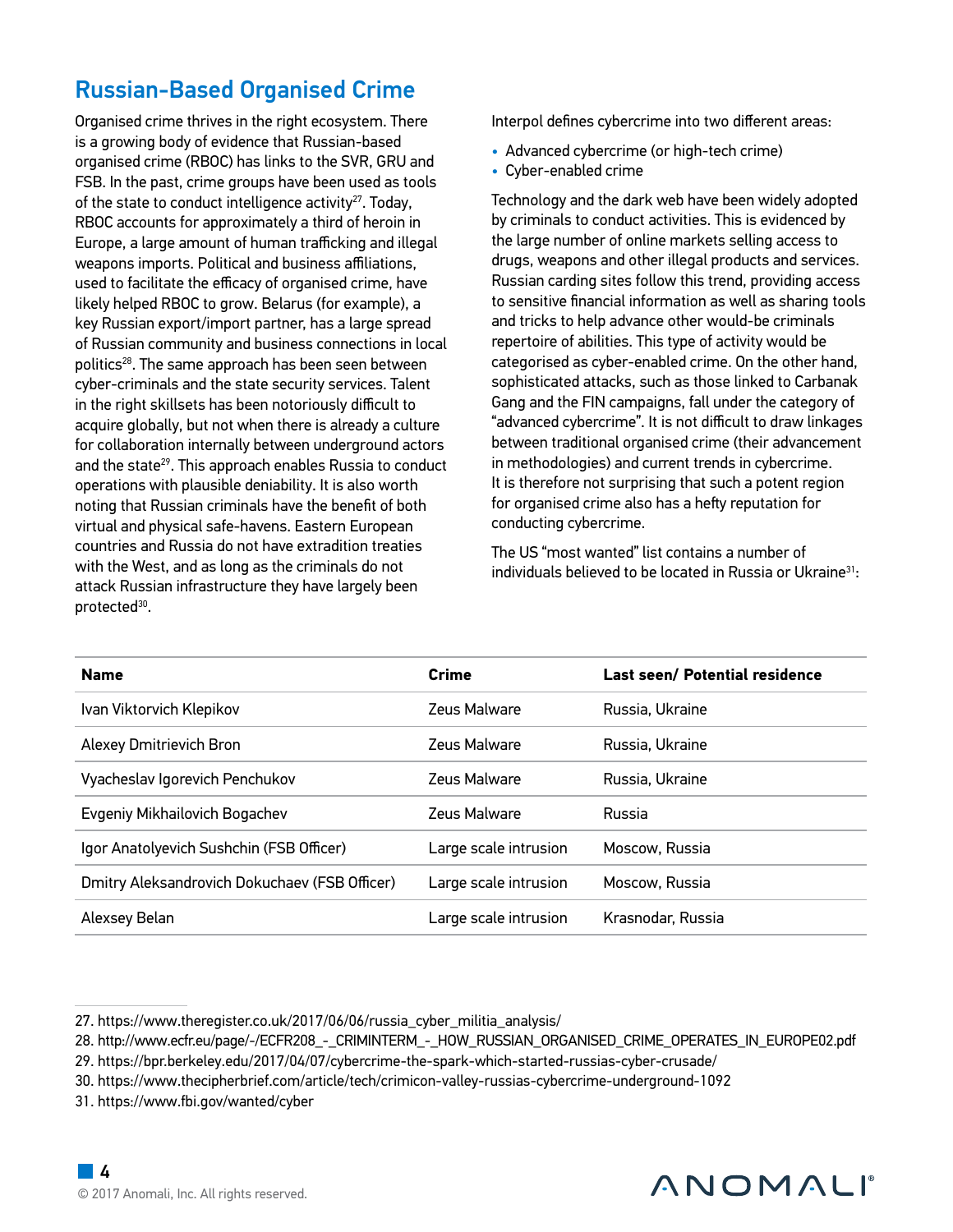### Civil society and its discontents

Just as RBOC can be used to "outsource" the mission objectives of the state, so too can hacktivism be weaponised for motives that benefit the government. Russia is not alone in this thought process; protest groups and activism have been carefully interfered with in the past by many states. The activity allows them to enhance an agenda or justify further actions. In the "information sphere" this has taken the guise of groups such as the "CyberCaliphate," which hacked into TV5 Monde in France<sup>32</sup>, and "Tsar Team" (previously linked to apt28) leaking information about athletes' medical histories. The Ukrainian based "Cyber Berkut" has been a feature of attacks against pro-European institutions and national infrastructure during the conflict. The "Yemen Cyber Army" (YCA) has also been accused of having been created by the same organisation behind APT28 (FSB)33. Information taken from the Saudi Ministry of Foreign Affairs (after being hacked by the YCA) was then published on WikiLeaks.

Psychological operations (PsyOps) and social media have also played a role in influencing the "perceptions, attitudes and behaviours of target populations". This can be done by spreading rumours, usually by exploiting already

embedded dislikes and prejudices, fear and exploiting hopeful wishes for possible outcomes<sup>34</sup>. Russia has been accused of using this tactic via social media to influence the outcomes of the US elections. The activity forms a basis for why sceptics are unsure as to why the Kremlin would have wanted Donald Trump in the White House<sup>35</sup>. Disinformation forms a part of this process and groups such as Cyber-Berkut have been using strategically placed "leaks" to further pro-Russian rhetoric<sup>36, 37</sup>. They have also leaked information that discredits Hillary Clinton in the past, outlining her relationship with Ukrainian billionaire Victor Pinchuk38. The FSB 16TH Center and 18th Center were found to be behind an internet propaganda effort directed at Ukraine; Ukrainian news sites were controlled by Russia and anti-Ukrainian activists<sup>39</sup>.

One way to generate mass amounts of disinformation is the use of bots, which can be used to swamp social media. For example, activists in Turkey and Syria were subject to "bot spamming campaigns" in an attempt to drown out oppositional influence40. Bot spamming was allegedly used during the first US presidential debate, when 37.7% of pro-Trump tweets (22.3% pro-Clinton tweets) were suggested to have been from bots.<sup>41</sup>



- 32. https://securelist.com/files/2016/10/Bartholomew-GuerreroSaade-VB2016.pdf
- 33. https://securelist.com/files/2016/10/Bartholomew-GuerreroSaade-VB2016.pdf
- 34. https://ccdcoe.org/sites/default/files/multimedia/pdf/CyberWarinPerspective\_Lange\_Svetoka\_12.pdf
- 35. http://time.com/4783932/inside-russia-social-media-war-america/
- 36. https://www.wired.com/2017/05/russian-hackers-using-tainted-leaks-sow-disinformation/
- 37. https://citizenlab.ca/2017/05/tainted-leaks-disinformation-phish/
- 38. https://www.cyberscoop.com/cyberberkut-returns-hillary-clinton/
- 39. https://autoblog.postblue.info/autoblogs/lamaredugoffrblog\_6aa4265372739b936776738439d4ddb430f5fa2e/media/ e69ef19e.FSB-IO-UKRAINE.pdf

40. http://comprop.oii.ox.ac.uk/wp-content/uploads/sites/89/2017/02/Comprop-Working-Paper-Hwang-and-Rosen.pdf

41. http://comprop.oii.ox.ac.uk/



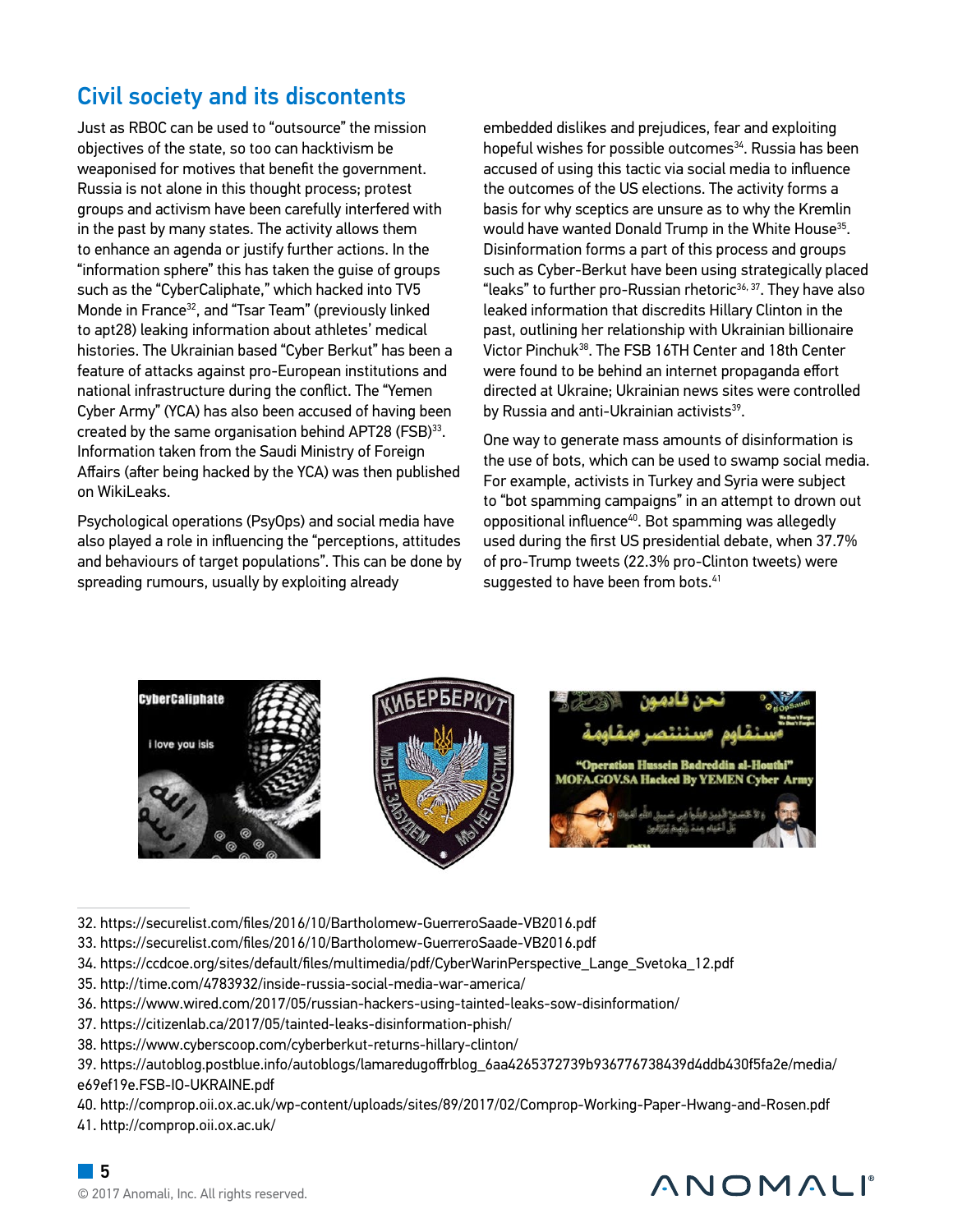### Future Concerns

In light of Russia's assertive foreign policy and willingness to conduct information warfare, there are some predictive areas which may see either direct attacks or more subtle influence:

### European elections

There are a number of European elections in 2017. If it is the case that European democratic uncertainty or the right government can help Russia achieve its strategic goals, the likeliness of interference in the campaigns up to and during the elections should be considered likely. Because certain economies are more important to Russia, it is more likely that these are the ones Moscow will be observing carefully and attempting to manipulate. The following elections are set to take place:

- Norwegian parliamentary election, 11 September 2017
- German federal election, 24 September 2017
- Catalan independence referendum, 1 October 2017
- Portuguese local election, 1 October 2017
- Austrian legislative election, 15 October 2017
- Czech legislative election, 20-21 October 2017
- Danish local elections, 21 November 2017
- Slovenian presidential election, November 2017
- Georgian local elections, 2017
- Estonian municipal elections, 2017

The outcome of Germany's election will be important as they are a substantial export and import partner. Russia was reported to have hacked into the German parliamentary systems in 2015<sup>42</sup> and Germany's proimmigrant stance was also undermined by fabricated stories of rape published in Russian media<sup>43</sup>. It would be prudent to observe if any candidates stand out as being more sympathetic to Moscow, or as being outliers capable of undermining confidence and observing potential PsyOps.

### Balkans

Russia has stepped up its hybrid warfare tactics in the Balkans. This was seen in Montenegro previous to its recent successful application to NATO when in 2016 the country was victim to an orchestrated coup<sup>44</sup>. Montenegro sought support from Britain as it faced cyber-attacks on the day the coup was supposed to take place, and then again in February this year<sup>45</sup>. Russian media outlets targeted Montenegro citizens with campaigns several weeks before the Parliamentary elections in October 2016, depicting the country's leadership as "corrupted, bribed and a pawn of the US and NATO"<sup>46</sup>. An uptick in Russian cyber activity is increasingly likely as NATO deployments expand in surrounding areas, and Russian military presence increases respectively. The Balkans sits precariously between these rival regions of influence. Due to the encroaching influence of NATO in the region, and Russia's failed attempt at dissuading Montenegro from joining the NATO alliance, retribution in the form of continued interference is a strong possibility. NATO was undermined by lack of coherent support when Crimea was annexed. Russia will attempt to posture and send a strong signal to the Balkan region. Kosovo falls within this vulnerable group as it has sought NATO membership as well.

### Central Europe and the Baltic states

Estonia and Latvia are recognised as being particularly vulnerable to any attempt at a Russian fuelled Hybridwar or even conventional war. They are already NATO members, but there are concerns that Russia will seek to use Russian minorities to gain influence<sup>47</sup>. This is likely to take the same Modus Operandi as other previously articulated attempts to interfere; PsyOps, electronic attacks aimed at spreading disinformation and discrediting or undermining current leadership. The form of interference might be ambiguous, which serves to thwart a confident stance from NATO and the EU. This would further undermine the credibility of the US.

pdf?yGQ2Mn4EWBPNYQLN3A367gqqqoXpojVf



<sup>42.</sup> http://www.bbc.co.uk/news/technology-36284447

<sup>43.</sup> https://www.rand.org/content/dam/rand/pubs/testimonies/CT400/CT468/RAND\_CT468.pdf

<sup>44.</sup> https://csis-prod.s3.amazonaws.com/s3fs-public/congressional\_testimony/ts170713\_Samp\_testimony.

<sup>45.</sup> https://cyber-peace.org/wp-content/uploads/2017/03/Montenegro-asks-for-British-help-after-cyber-attacks-in-wake-of-Russian-backed-coup-plot.pdf

<sup>46.</sup> https://www.ft.com/content/cab4c2de-72a1-11e7-93ff-99f383b09ff9?mhq5j=e1

<sup>47.</sup> https://www.rand.org/content/dam/rand/pubs/research\_reports/RR1500/RR1577/RAND\_RR1577.pdf